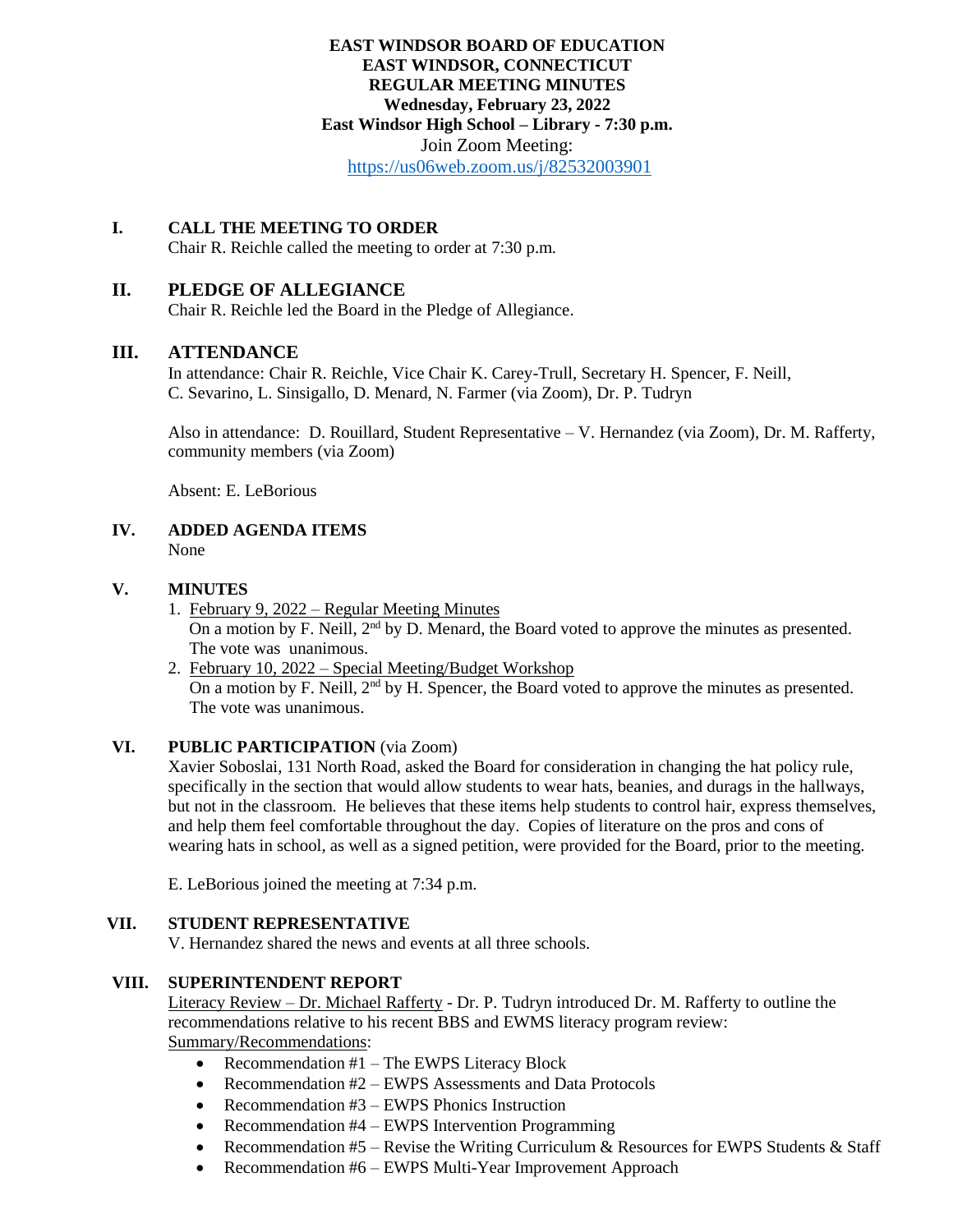**East Windsor Board of Education Regular Meeting Minutes – February 23, 2022 Page 2**

## **IX. FINANCIAL UPDATE**

Due to the district February Break, holiday, shortened interim business staff hours, and budget work, circumstances have not allowed for a report. Dr. Tudryn shared an update would be provided at the next meeting.

## **X. UNFINISHED BUSINESS: VOTE**

1. EWPS 2021-2022 School Calendar Update – The change to the calendar reflects the shortened day on March 29, for EWHS only, due to SAT testing. (This date was not available at the time of the initial approval of the calendar by the Board.) On a motion by F. Neill,  $2<sup>nd</sup>$  by C. Sevarino, the Board voted to approve the change as presented.

The vote was unanimous.

2. EWPS 2022-2023 School Calendar

On a motion by K. Carey-Trull, 2<sup>nd</sup> by F. Neill, the Board voted to approve the EWPS 2022-2023 School Calendar as presented, which also reflects the requirement for kindergarten participation for 180 school days to start school on the same day as students in grades 1-12, as well as the April 10-14, 2023 vacation, as discussed this evening. The vote was unanimous.

## **XI. UNFINISHED BUSINESS: DISCUSSION**

Re-Entry Update – Dr. P. Tudryn noted his email sent on February 22 relative to the mask mandate. The current mandate expires on February 28, at which time decisions on mask requirements will go to local Boards and superintendents. A meeting was recently held with our health experts, etc. Masks will be recommended, but optional, in EWPS beginning on March 14. This allows us time to provide staff and families updates on the changes on protocols related to the new guidance by DPH and CSDE. Changes may occur based on recommendations.

### **XII. NEW BUSINESS: VOTE**

1. Out-of-State Field Trip Request – The East Windsor High School varsity baseball team has been given the opportunity to travel to Cooperstown, NY to play a game at Doubleday Baseball Field. While there, they will visit and tour the National Baseball Hall of Fame and other historic shops in the community. All full-time varsity players and 6 chaperones/coaches, totaling 21-24 people, would be attending the trip.

On a motion by F. Neill,  $2<sup>nd</sup>$  by H. Spencer, the Board voted to approve the trip as presented. The vote was unanimous.

2. East Windsor Representation on Rockville Regional Agricultural Education Consulting Committee On a motion by L. Sinsigallo,  $2<sup>nd</sup>$  by C. Sevarino, the Board voted to appoint Mrs. Jennifer Syme to the Rockville Regional Agricultural Education Consulting Committee to represent the town of East Windsor, as nominated by that committee. The vote was unanimous.

#### **XIII. NEW BUSINESS: DISCUSSION** None

## **XIV. LIAISONS' REPORTS**

K. Carey-Trull noted her inability to attend the recent CREC meeting, but forwarded information to our Board Chair, R. Reichle, and Superintendent, P. Tudryn, relative to Sheff Grant funding.

C. Sevarino mentioned that all BOE non-BPR sub-committee members are welcome to bring any of our policies forward to the sub-committee for their review.

# **XV. PUBLIC PARTICIPATION**

None

#### **XVI. MISCELLANEOUS**

F. Neill asked the BPR sub-committee to review our current hat policy, as requested earlier this evening during the Public Participation portion of the agenda.